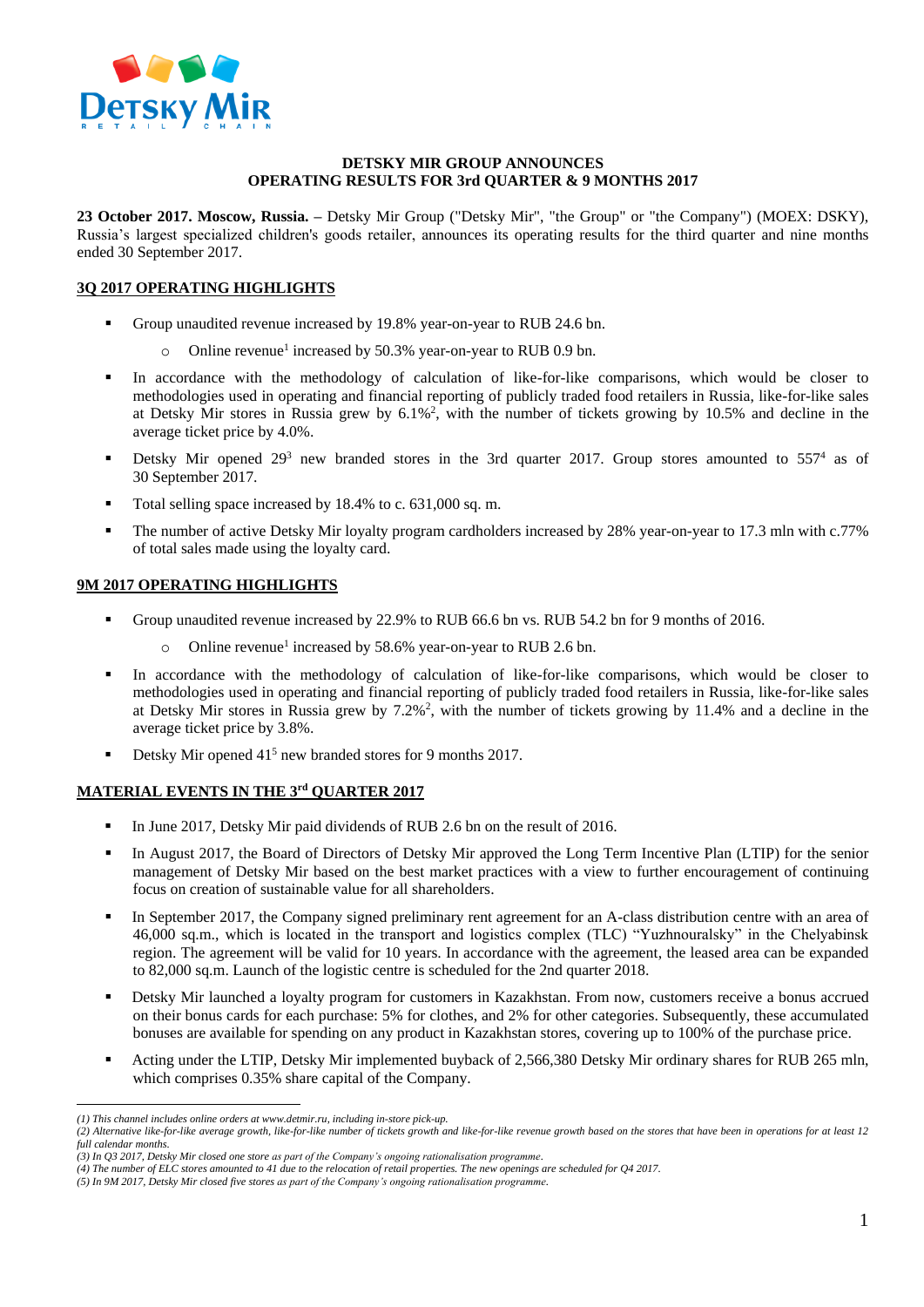| Indicator<br><b>Number of stores</b><br>Detsky Mir<br><b>ELC</b><br>Selling space ('000, sq.m.)     |               | 30.09.2017<br>557<br>516<br>41<br>631 |                          | 30.09.2016              |               | $\Delta$ , %                         |  |
|-----------------------------------------------------------------------------------------------------|---------------|---------------------------------------|--------------------------|-------------------------|---------------|--------------------------------------|--|
|                                                                                                     |               |                                       |                          | 464<br>420<br>44<br>533 |               | 20.0%<br>22.9%<br>$(6.8\%)$<br>18.4% |  |
| Alternative Like-for-Like                                                                           | 3Q 2017       | 3Q 2016                               | $\Delta$ , %             | 9M 2017                 | 9M 2016       | $\Delta$ , %                         |  |
| Like-for-Like revenue growth <sup>6</sup><br>Like-for-Like number of tickets<br>growth <sup>6</sup> | 6.1%<br>10.5% | 14.4%<br>11.0%                        | (8.3 p.p.)<br>(0.5 p.p.) | 7.2%<br>11.4%           | 14.0%<br>5.5% | (6.8 p.p.)<br>5.9 p.p.               |  |
| Like-for-Like average ticket growth <sup>6</sup>                                                    | $-4.0\%$      | 3.0%                                  | (7.0 p.p.)               | $-3.8%$                 | 8.0%          | (11.8 p.p.)                          |  |
| Like-for-Like                                                                                       | 3Q 2017       | 3Q 2016                               | $\Delta$ , %             | 9M 2017                 | 9M 2016       | $\Delta$ , %                         |  |
| Like-for-Like revenue growth <sup>7</sup>                                                           | 5.1%          | 12.5%                                 | (7.4 p.p.)               | $6.8\%$                 | 13.0%         | (6.2 p.p.)                           |  |
| Like-for-Like number of tickets<br>$growth^7$                                                       | 9.5%          | 9.2%                                  | 0.3 p.p.                 | 10.9%                   | 4.4%          | 6.5 p.p.                             |  |
| Like-for-Like average ticket growth <sup>7</sup>                                                    | $-4.0\%$      | 3.0%                                  | (7.0 p.p.)               | $-3.8\%$                | 8.1%          | (11.9 p.p.)                          |  |

#### **Vladimir Chirakhov, PJSC Detsky Mir Chief Executive Officer, said:**

*«In Q3, Detsky Mir Group significantly increased its turnover after a successful back-to-school season. The company's consolidated unaudited revenue grew by 19.8% to RUB 24.6 bn.* 

*Detsky Mir's key objective is attracting new customers. Detsky Mir achieved double-digit like-for-like growth in the number of tickets, which reached 10.5% in the reporting period. At the same time, the high base effect caused by an early winter in September 2016, and a fall in birth rate in 2017, had a negative impact on like-for-like sales growth.* 

*Detsky Mir continues improving its business model, which is focused on developing omni-channel sales. For example, a pickup service was launched enabling customers to collect the goods ordered online at any supermarket of the chain, which had a positive impact on turnover in the reporting period. As a result, we significantly expanded the range of products covered by the pick-up service: from 20,000-30,000 in the retail store to 40,000 in the online store. In the reporting quarter, the revenue of the online segment rose by 50.3% year-on-year and reached RUB 909m.* 

*Detsky Mir is pursuing an organic growth strategy and continues expanding its retail chain. In Q3, Detsky Mir opened 29 new stores, including seven stores in the Moscow region and two stores in Kazakhstan. The chain's first stores were opened in such cities as Gudermes, Salsk, Kaspiysk etc.* 

*The company's stable financial position and availability of quality retail space enabled the management to adjust its plan for geographical expansion: Detsky Mir is going to open at least 90 supermarkets instead of the initially planned 70 stores.»*

\*\*\*

#### **For additional information:**

 $\overline{a}$ 

**Nadezhda Kiseleva** Head of Public Relations Office: +7-495-781-0808, ext. 2041 Cell: +7-985-992-7857 nkiseleva@detmir.ru

**Sergey Levitskiy** Head of Investor Relations Office: +7-495-781-0808 ext. 2315 Cell: +7-903-971-4365 slevitskiy@detmir.ru

*(6) Alternative like-for-like average growth, like-for-like number of tickets growth and like-for-like revenue growth based on the stores that have been in operations for at least 12 full calendar months.*

*<sup>(7)</sup> LfL growth includes only DM stores in Russia that were in operations for one full prior calendar year. For example, the like-for-like comparison of retail sales between 9M 2017 and 9M 2016 would include revenue of all Detsky Mir stores that were opened prior to 31 December 2015 and that were in operation during the entirety of 2016 and 9M 2017*